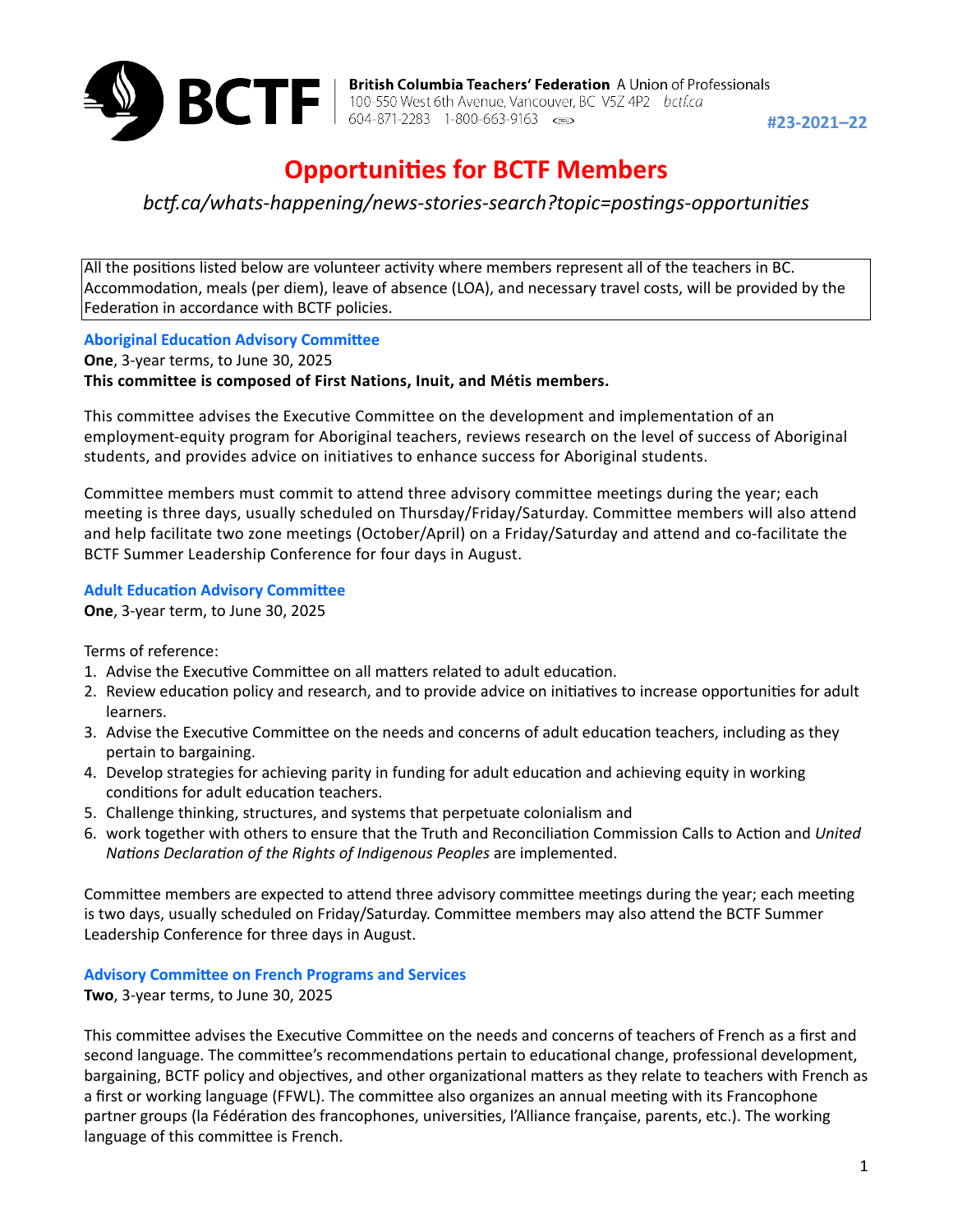Every year, committee members are expected to attend:

- three two-days advisory committee meetings, usually scheduled on a Friday and Saturday from 9:00 a.m. to 5:00 p.m.
- fall and spring zone meetings.
- Summer Leadership Conference in August.
- other Federation meetings as required.

This is a volunteer activity where members represent all teachers in BC. Accommodations, meals (per diem), leaves of absence (LOA), and necessary travel costs will be provided by the Federation in accordance with BCTF policies.

## **Comité consultatif des programmes et services en français**

**Deux postes** pour un **mandat de trois ans** allant jusqu'au 30 juin 2025

Le Comité consultatif des Programmes et services français avise le Comité exécutif quant aux besoins et préoccupations des enseignants et enseignantes du français langue première et seconde. Les recommandations du comité portent sur l'évolution du domaine éducationnel, le perfectionnement professionnel, la négociation collective, les politiques et les objectifs de la FECB, et autres questions d'ordre organisationnel concernant les enseignants du français.

Le Comité consultatif des programmes et services en français avise le Comité exécutif quant aux besoins et préoccupations des enseignants et enseignantes du français langue première et seconde. Les recommandations du comité portent sur l'évolution du domaine éducationnel, le perfectionnement professionnel, la négociation collective, les politiques et les objectifs de la FECB et autres questions d'ordre organisationnel concernant les enseignant(e)s ayant le français comme langue première ou langue de travail (FLPT). Le comité organise aussi une rencontre annuelle avec ses membres-partenaires de la Francophonie britanno-colombienne (la Fédération des francophones, les universités, l'Alliance française, les parents, etc.). La langue de travail du comité est le français.

Les membres du Comité consultatif sont tenu(e)s d'assister **chaque année** aux rencontres suivantes :

- Trois rencontres du Comité consultatif de deux jours, habituellement planifiées le vendredi et le samedi de 9h à 17h
- Les réunions de zones de l'automne et du printemps.
- La Conférence d'été en août
- Autres réunions de la Fédération, au besoin

Il s'agit d'une activité bénévole qui a pour fonction de représenter les enseignant(e)s de la Colombie-Britannique. L'hébergement, le *per diem*, la demande de libération (LOA), les frais de garde des enfants et les frais de déplacement sont remboursés selon les directives de la FECB.

## **Committee for Action on Social Justice**

#### (See vacancies details below)

The committee is composed of 28 BCTF members who serve on 7 social justice action groups—Antiracism; Disability Justice, Economic Justice, Environmental Justice, Lesbian, Gay, Bisexual, Transgender, and Questioning, and 2 Spirited Plus (LGBTQ2S+); Peace and Global Education, and Status of Women.

- **Antiracism Action Group: One** vacancy, 3-year term, to June 30, 2025
- Disability Justice Action Group: **Four** vacancies, 3-year terms, to June 30, 2025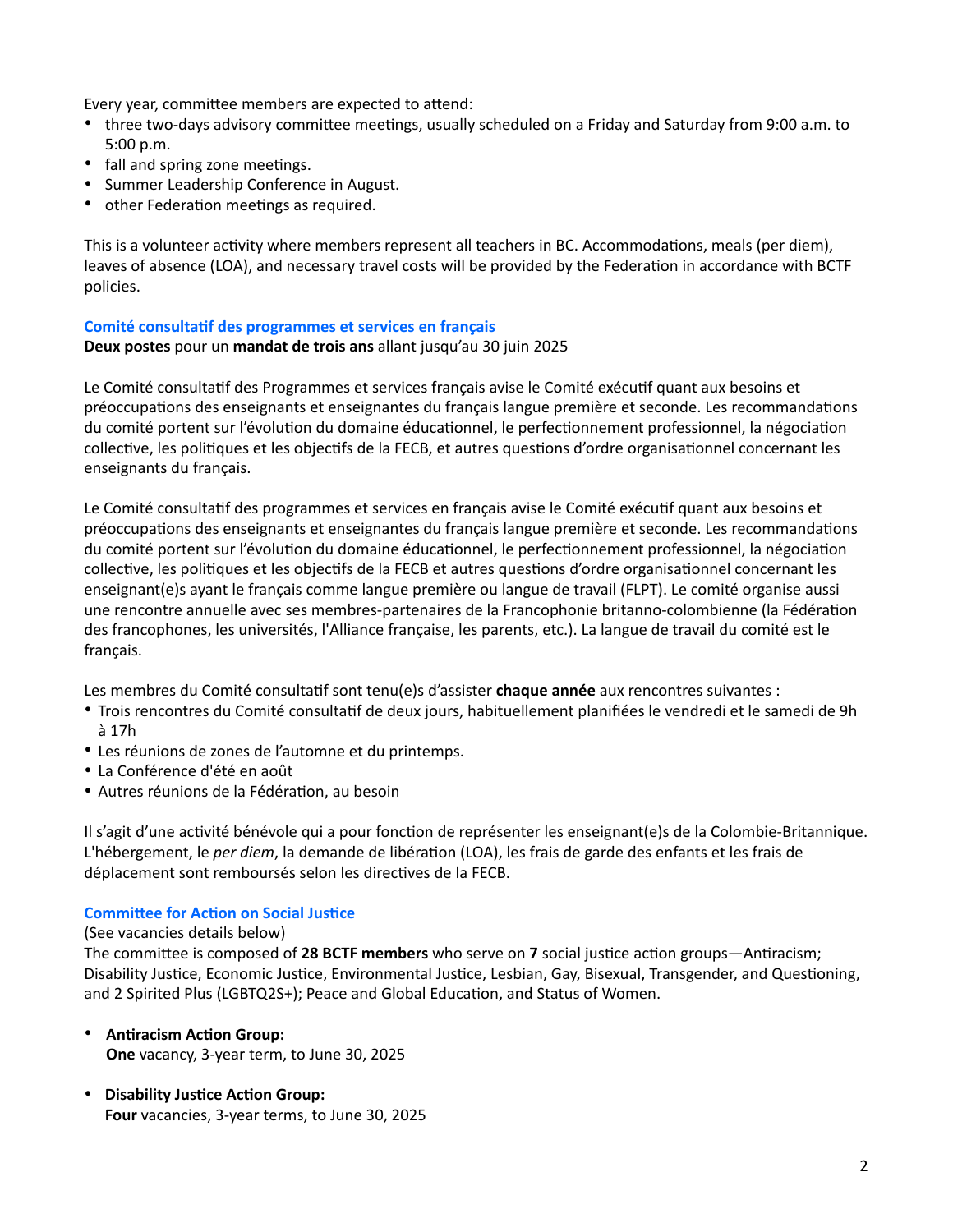- **Economic Justice Action Group: One** vacancy, 3-year term, to June 30, 2025
- **Environmental Justice Action Group: No vacancies**
- Lesbian, Gay, Bisexual, Transgender, and Questioning, and 2 Spirited Plus (LGBTQ2S+) Action Group: **No vacancies**
- Peace and Global Education Action Group: **Two** vacancies, 3-year terms, to June 30, 2025
- Status of Women Action Group: **1** vacancy, 3-year term, to June 30, 2025

## Please apply for the specific action group(s) you are interested in.

The committee makes recommendations to the BCTF Executive Committee on social justice issues and BCTF social justice policy; promotes and assists in the development of local, zonal, and provincial networks of teachers on social justice issues; creates resources for teachers and locals; assists locals and zones in developing general social justice programs, projects, and events; and works on developing links with other unions, community groups, NGOs, and others.

Committee members are expected to attend three advisory committee meetings during the year; each meeting is three days, usually scheduled on Thursday/Friday/Saturday. Committee members will also attend and help facilitate up to two zone meetings on a Friday/Saturday in the fall and spring, and the BCTF Summer Leadership Conference for three days in August.

## **Finance Committee**

**Four**, 3-year terms, to June 30, 2025

This committee advises the Executive Committee to carry out financial responsibilities such as monitoring performance of all BCTF investment funds, recommending the annual fee, and monitoring BCTF revenues and expenditures. It advises the Executive Committee on significant variations from budgeted amounts and provides financial reports to the membership. This committee meets four times a year.

## **G.A. Fergusson Memorial Award Trustees No vacancies**

This committee meets prior to the Annual General Meeting to examine nominations for the G.A. Fergusson Memorial Award and selects the recipient. Details regarding the award are found under Section 15 on page 89 of the *Members' Guide to the BCTF*.

## **Health and Safety Advisory Committee**

**Six**, 3-year terms, to June 30, 2025

This committee advises the Executive Committee on health and safety matters; recommends policy at the provincial level; reviews Workers' Compensation Board (WCB) issues and provides advice to the Executive Committee with respect to BCTF positions and strategies; acts in an advisory capacity to improve health and safety in schools and other work sites; reviews BCTF and other health and safety training programs; assists in developing and providing School Union Rep Training programs on health and safety, and committee members facilitate BCTF Zone meetings.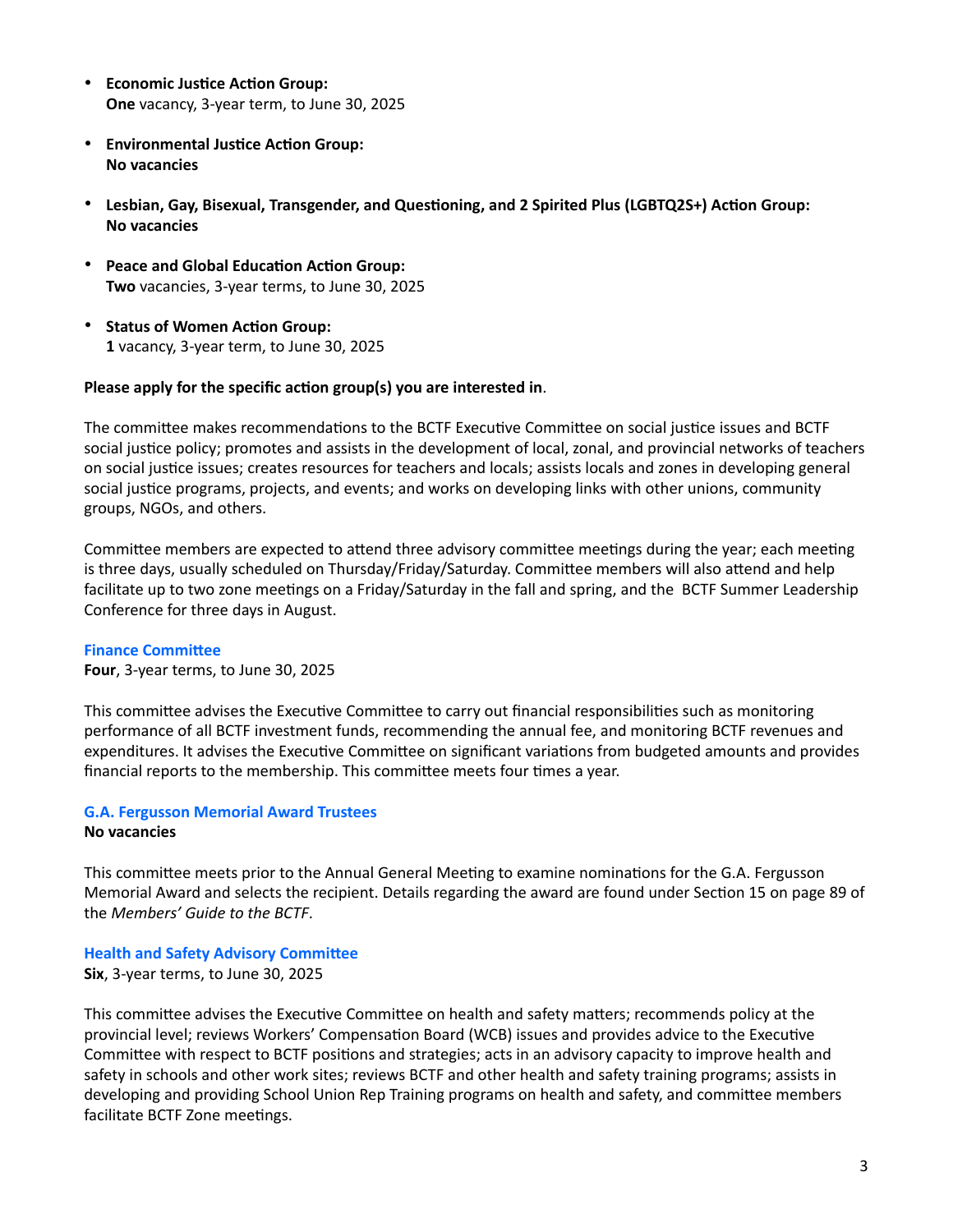#### **Income Security Committee**

**Two**, 3-year terms, to June 30, 2025

The Income Security Committee advises the Executive Committee on policies and procedures related to the Salary Indemnity Plan. There are five mandatory meetings spaced throughout the school year. Members of the committee also participate in giving advice and recommendations on the Salary Indemnity Fund, the BCTF/BCSTA Group Life Insurance Plan, and the BCTF Health and Wellness Program. Two of the members also sit as trustees on the BCTF/BCSTA Group Life Insurance Committee and attend the BCTF/BCSTA Annual General Meeting each year and one member attends Finance Committee meetings as the Income Security Committee's representative on the Audit Committee. Additionally, the Income Security Committee hears and makes decisions on a member's eligibility for benefit when a claimant wishes to dispute the decision made by the Plan Administrator.

#### **Pensions Committee**

**Two**, 3-year terms, to June 30, 2025

This committee provides advice to the Executive Committee on pension plans and promotes awareness of pensions and retirement income planning among members. Committee members attend both the Pensions Committee meetings and the Teachers' Pension Plan Advisory Committee meetings. They must be prepared to become knowledgeable about the Teachers' Pension Plan, the Joint Trust Agreement, changes in the pension plan, and related matters. They will help develop and recommend a common statement of pension policy for adoption by member organizations of the Teachers' Pension Plan Advisory Committee. The five trustees of the Teachers' Pension Board are appointed by the BCTF from the members of the Teachers' Pension Plan Advisory Committee.

The committee members are expected to attend four two-day meetings and two training days. Attendance at the BCTF Annual General Meeting is encouraged.

#### **Professional Issues Advisory Committee**

**Three**, 3-year terms, to June 30, 2025

The mandate of the committee is to advise the Executive Committee on education policy, curriculum development, and assessment and accountability issues. The committee also advises on BCTF professional development programs, liaises with Provincial Specialist Associations (PSAs) and local PD Chairs, monitors and advises on issues relating to teachers' professional autonomy, teacher education, and related certification issues. Any other issues relating to professional concerns will also be within the mandate of this committee.

The committee consists of 12 members, 9 selected from the membership at large and 3 selected from representatives of the PSA Council. The three vacancies are at-large positions. Members holding at-large positions will be assigned responsibility for working with locals through the Federation's zone structure.

Committee members are expected to attend four advisory committee meetings during the year; each meeting is two days, usually scheduled on Friday/Saturday. In addition, committee members are expected to attend two subcommittee meeting days, usually scheduled on the Thursday. Committee members will also attend and help facilitate up to two zone meetings on a Friday/Saturday and the BCTF Summer Leadership Conference for three days in August.

#### *Teacher* **Magazine Advisory Board**

**Three**, 3-year terms, to June 30, 2025

Advisory Board members participate in brainstorming and planning for magazine themes, features, and stories relevant to teachers. You also review each edition of the magazine post publication and help set magazine objectives for each school year.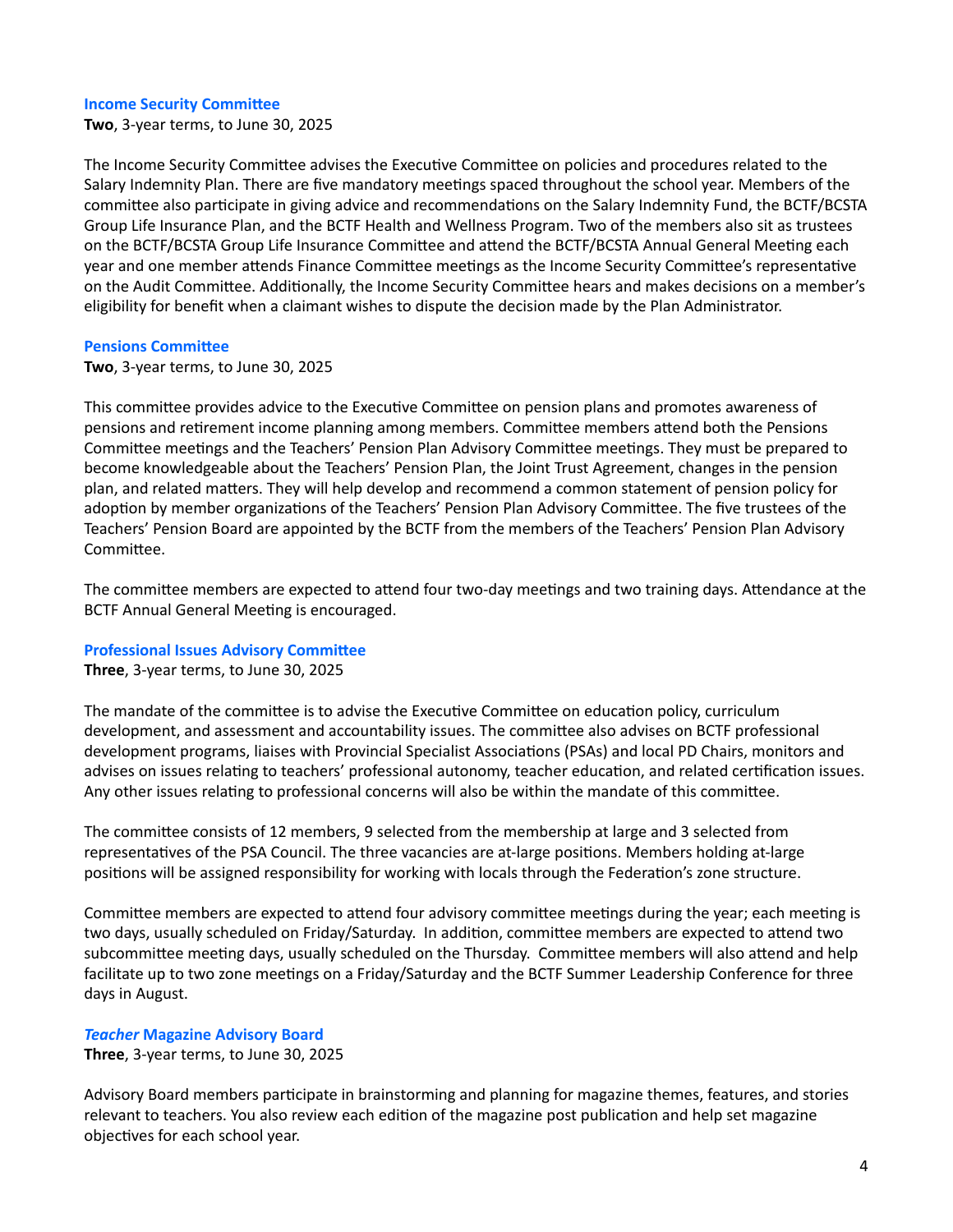The board meets for one day, twice a year. We welcome your ideas, suggestions, and feedback. Please note that applicants do not need journalistic experience and are not required to write for *Teacher.* 

## **Teacher Qualification Board**

#### **No vacancies**

The Teacher Qualification Service (TQS) is governed by a Teacher Qualification Board comprising five members: two from the BCTF and two from the BC School Trustees Association, and a chairperson selected by the first four. The TQS Board meets three to four times each year for one or two days each meeting. Applicants must have active BCTF membership status and knowledge and experience with contracts, salary scales, and teacher education and certification.

## **Teachers Teaching On Call Advisory Committee**

**Three**, 3-year terms, to June 30, 2025

This committee provides advice to the Executive Committee on matters related to teacher employment and teacher on call issues. Priority will be given to applicants currently teaching on call.

Committee members are expected to attend three advisory committee meetings during the year; each meeting is two days, usually scheduled on Friday/Saturday. Committee members will also attend and help facilitate up to two zone meetings on a Friday/Saturday and the BCTF Summer Leadership Conference for three days in August.

### **Working and Learning Conditions/Bargaining Advisory Committee (WLC/BAC)**

**Three,** two-year terms and four months to June 30, 2024 **Three**, 3-year terms, to June 30, 2025

The role of the WLC/BAC involves raising awareness and advocating for the improvement of teaching and learning conditions, analyzing information on allocations of resources to schools, developing strategies and providing advice on local bargaining and other actions, reviewing BCTF bargaining campaigns and providing advice to the Executive Committee.

Committee members are expected to attend three advisory committee meetings during the year; each meeting is two days, usually scheduled on Friday/Saturday. Committee members will also develop content for and facilitate up to two zone meetings on a Friday/Saturday, and the BCTF Summer Leadership Conference for three days in August.

#### **W.R. Long International Solidarity Fund**

**One**, 3-year term, to June 30, 2025

This committee carries out activities that promotes international understanding and raises member awareness of BCTF participation in international projects, reports to the Executive Committee and the AGM on expenditures from the fund, evaluates requests, and recommends grants from the fund, consistent with established criteria.

## Responsibilities:

Committee members are expected to:

- attend three advisory committee meetings during the year; meetings in the fall and late spring is a one-day meeting, meeting in the winter is a two-day meeting; usually scheduled on Friday/Saturday.
- attend the BCTF Summer Leadership Conference for two days in August.

# **Deadline**: **June 1, 2022 at 5:00 p.m.**